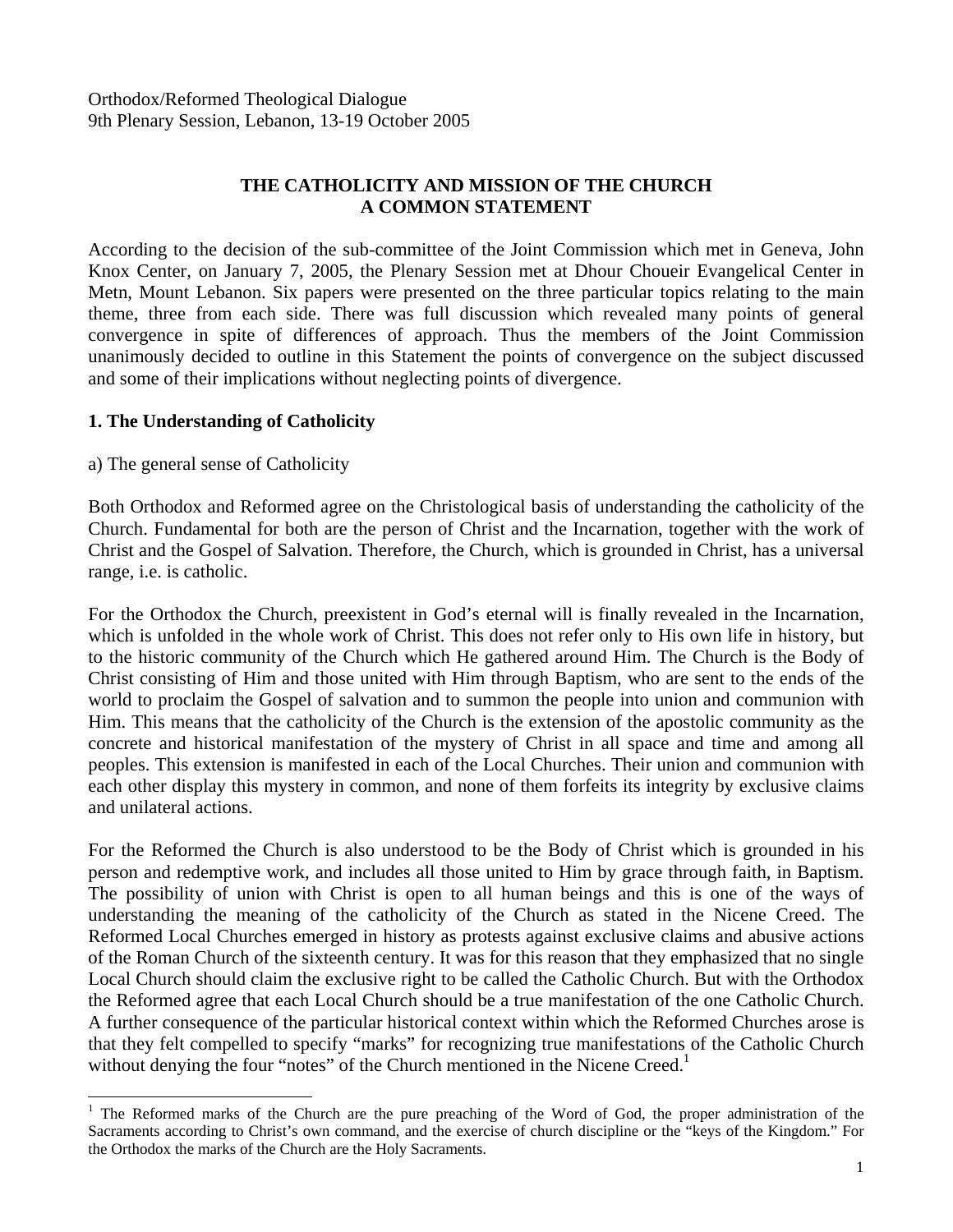#### b) The special sense of Catholicity

Orthodox and Reformed agree that according to the Gospel Christ came to save the whole world. He did this first of all by assuming it all to himself through the Incarnation. But he also did it by his whole ministry and life whereby he exposed sin and evil and eventually through his cross and resurrection abolished them in Himself. Thus Christ restored humanity and the whole of creation to its original and true basis, redeeming it in Himself. He made Himself the foundation of its redemption and fulfilment of its original purpose which was full union and communion with the One God in the Holy Trinity of the Father and the Son and the Holy Spirit. This "recapitulation," to use a biblical term, includes all things in Him: human and cosmic, things in heaven and things on earth, visible and invisible, Israel and all Nations, past, present and future. This means that the life of God in Trinity has been poured out into humanity and the entire realm of creation through Christ. Thus the life of Christ is at a deeper level the life of love and communion which constitutes a mode of existence in the Trinity and is now communicated and reflected on the human and cosmic level.

The Orthodox understand the above in Eucharistic terms, inasmuch as it is through the Eucharist that this inner life of God in Christ is manifested and communicated. The Liturgy echoes this understanding in the dialogue between celebrant and congregation: "Let us love one another, that we may confess. … Father, Son and Holy Spirit, Trinity one in being and inseparable." The presupposition to participation in the Eucharist is reconciliation with one another through forgiveness, restoration of the bonds of love, and confession of the faith. To participate in the body of Christ becomes participation through Christ's humanity in the life of the Trinity and this bonding is the special or inner sense of catholicity. This experience becomes the point of renewal of commitment to Christ and His Church and also the starting point for bringing this commitment to bear upon the life of the world, what sometimes Orthodox call the Liturgy after the Liturgy.

The Reformed also understand the above in Eucharistic terms, inasmuch as it is in the Eucharist that believers are united together in Christ and therefore with one another. Many Reformed liturgies speak of the many grains from which one bread is formed, and the many grapes from which one wine is pressed. In the same way, a communion and union of believers with Christ and with each other, formed by the Word and the Spirit, are manifested in the sacrifice of praise and thanksgiving in the Eucharist. Thus the love of Christ that binds this community flows out into the world in works of love and justice.

Orthodox and Reformed agree that the catholicity of the Church means being in communion with Christ and through Him with God and with one another. It also implies being committed to mission summoning the whole world to be reconciled to God. The intensive aspect of catholicity finds its manifestation and fulfilment in the extensive, which is realized through the mission of the Church in the world.

### **2. The Mission of the Church**

When the Church affirms itself as the "one, holy, catholic, and apostolic Church," it affirms in no uncertain terms that mission is essential to her life and action as the living community witnessing to Christ and His saving work. Mission springs from the Triune God, inasmuch as the Father sends His Son and His Spirit, who are received as a permanent gift in the Holy Eucharist. Mission as obedience to God's will regarding the ultimate goal [telos] of creation was fully accomplished by Jesus Christ and takes place in the Church by the power of the Holy Spirit, reaching out to all peoples in all times and in all places. As such, mission is the restoration of the image and the likeness of God to every human being in and through the Church. Mission has two aspects: on the one hand, it seeks to deepen the faith